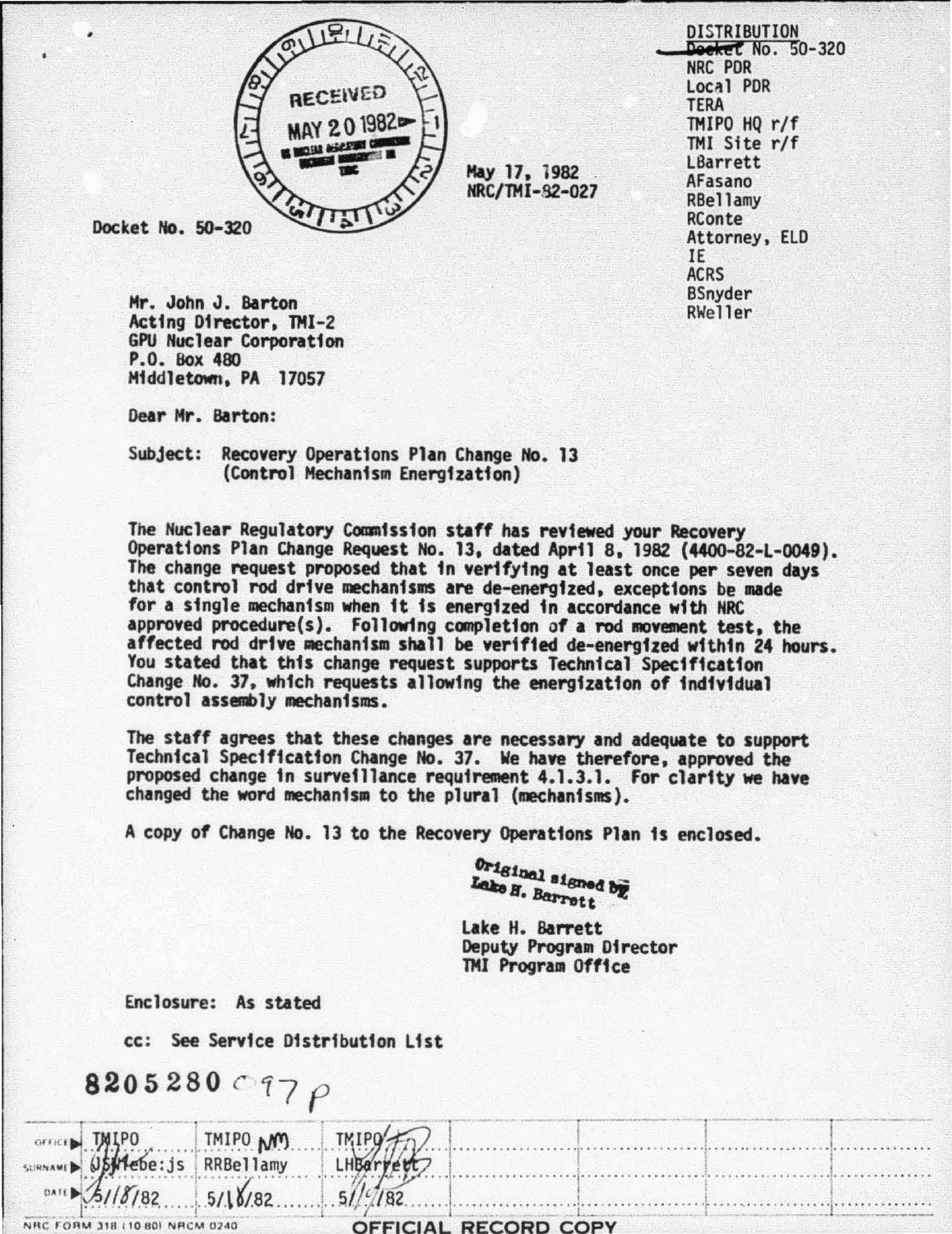## SURVEILLANCE REQUIREMENTS

#### BORON CONCENTRATION

4.1.1.2 The reactor coolant shall be determined to be within its limits by:

~--------------------------------------------------------------------------------

- a. Determining the boron concentration of the primary coolant to be between 3000 and 4500 ppm by :
	- 1. A mass balance calculation at least once per 24 hours.
	- . 2. A chemical analysis at least once per 7 days.
- b. Verifying the primary coolant temperature to be greater than 50°F at least once per 12 hours.

### 4.1.3 CONTROL ASSEMBLIES

# CONTROL MECHANISM ENERGIZATION

4.1.3.1 The control rod drive mechanisms shall be verified deenergized at least once per 7 days except when single mechanisms are energized in accordance with NRC approved procedure(s) and Technical Specification 3.1.3.1. Any energized control rod drive mechanism shall be verified deenergized within 24 hours after completion of any rod movement tests.

THREE MILE ISLAND - UNIT 2 4.1-3 Change No. 13

8205280 (CC)